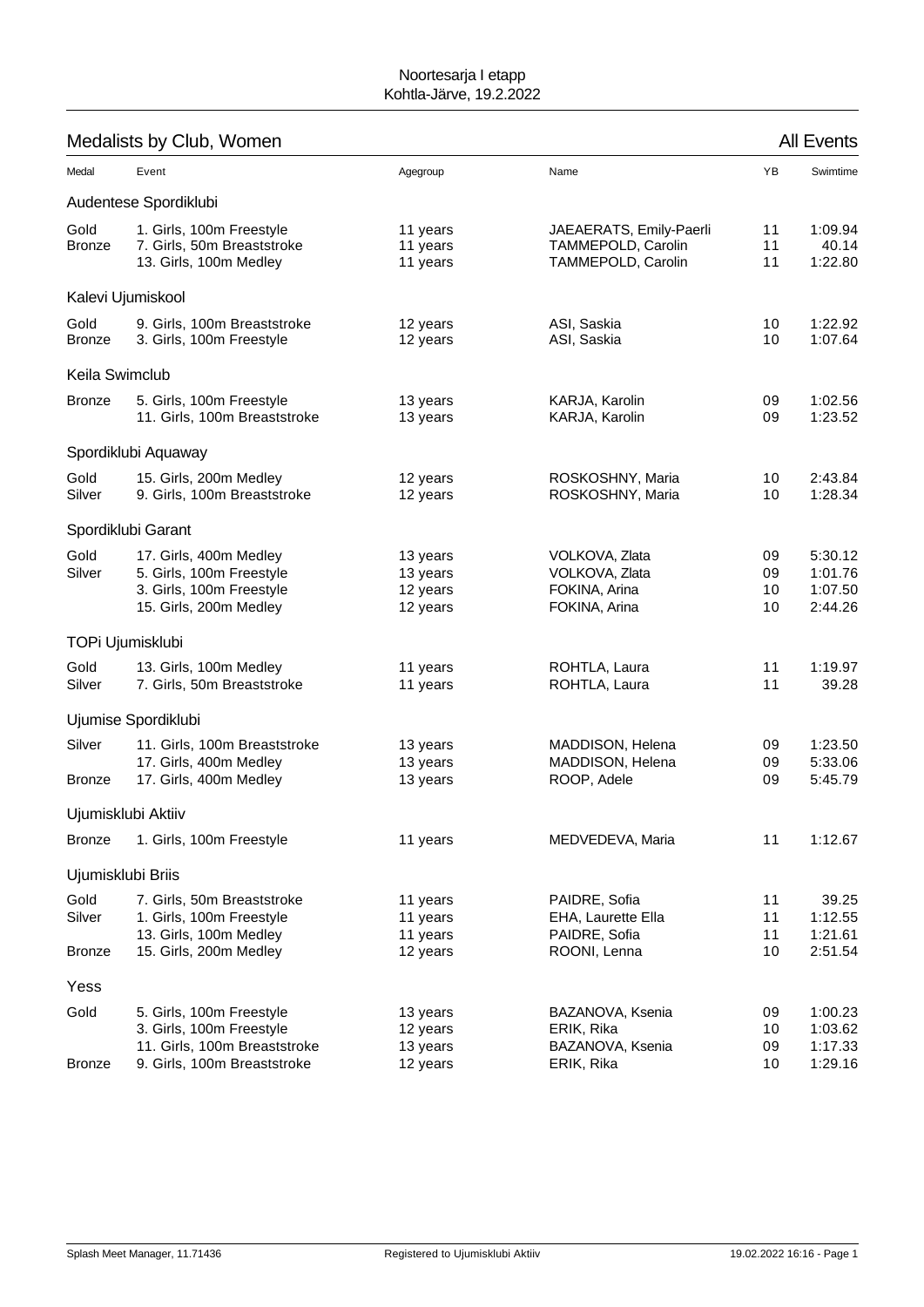## Noortesarja I etapp Kohtla-Järve, 19.2.2022

| Medalists by Club, Men  |                                                                                 |                                  |                                                                     |                | <b>All Events</b>             |  |  |
|-------------------------|---------------------------------------------------------------------------------|----------------------------------|---------------------------------------------------------------------|----------------|-------------------------------|--|--|
| Medal                   | Event                                                                           | Agegroup                         | Name                                                                | YB             | Swimtime                      |  |  |
| ARGO Ujumisklubi        |                                                                                 |                                  |                                                                     |                |                               |  |  |
| Gold<br><b>Bronze</b>   | 10. Boys, 100m Breaststroke<br>16. Boys, 200m Medley<br>4. Boys, 100m Freestyle | 13 years<br>13 years<br>13 years | HRJASTSJOV, Ilja<br>HRJASTSJOV, Ilja<br>SHALOV, Mihhail             | 09<br>09<br>09 | 1:15.44<br>2:28.53<br>1:01.55 |  |  |
|                         | 2. Boys, 100m Freestyle                                                         | 12 years                         | RIIV, Kristian                                                      | 10             | 1:10.44                       |  |  |
|                         | Audentese Spordiklubi                                                           |                                  |                                                                     |                |                               |  |  |
| Silver                  | 10. Boys, 100m Breaststroke                                                     | 13 years                         | HANSALU, Tristan Scott                                              | 09             | 1:16.31                       |  |  |
| Johvi Spordikool        |                                                                                 |                                  |                                                                     |                |                               |  |  |
| <b>Bronze</b>           | 12. Boys, 100m Breaststroke                                                     | 14 years                         | PUHTEJEV, Pavel                                                     | 08             | 1:13.69                       |  |  |
| Kalevi Ujumiskool       |                                                                                 |                                  |                                                                     |                |                               |  |  |
| <b>Bronze</b>           | 8. Boys, 50m Breaststroke<br>16. Boys, 200m Medley                              | 12 years<br>13 years             | SULGIN, Konstantin<br>KALVET, Ragnar                                | 10<br>09       | 40.75<br>2:33.36              |  |  |
| Keila Swimclub          |                                                                                 |                                  |                                                                     |                |                               |  |  |
| Gold<br>Silver          | 6. Boys, 100m Freestyle<br>12. Boys, 100m Breaststroke                          | 14 years<br>14 years             | VILSON, Karl<br>VILSON, Karl                                        | 08<br>08       | 55.50<br>1:13.26              |  |  |
|                         | Spordiklubi Aquaway                                                             |                                  |                                                                     |                |                               |  |  |
| <b>Bronze</b>           | 10. Boys, 100m Breaststroke                                                     | 13 years                         | <b>BELSTEIN, Platon</b>                                             | 09             | 1:19.22                       |  |  |
|                         | Spordiklubi Fortuna                                                             |                                  |                                                                     |                |                               |  |  |
| Gold<br><b>Bronze</b>   | 2. Boys, 100m Freestyle<br>18. Boys, 400m Medley                                | 12 years<br>14 years             | OJA, Raul<br>VOSOKOVSKI, Timo                                       | 10<br>08       | 1:07.38<br>5:14.60            |  |  |
|                         | Spordiklubi Garant                                                              |                                  |                                                                     |                |                               |  |  |
| Gold                    | 12. Boys, 100m Breaststroke<br>18. Boys, 400m Medley                            | 14 years<br>14 years             | PAERTEL, Martin<br>DENISSOV, Aleksei                                | 08<br>08       | 1:08.05<br>4:47.93            |  |  |
| Silver<br><b>Bronze</b> | 8. Boys, 50m Breaststroke<br>14. Boys, 100m Medley<br>6. Boys, 100m Freestyle   | 12 years<br>12 years<br>14 years | BELOBORODOV, Jaroslav<br>BELOBORODOV, Jaroslav<br>DENISSOV, Aleksei | 10<br>10<br>08 | 38.63<br>1:15.33<br>56.84     |  |  |
| TOPi Ujumisklubi        |                                                                                 |                                  |                                                                     |                |                               |  |  |
| Silver                  | 4. Boys, 100m Freestyle<br>2. Boys, 100m Freestyle                              | 13 years<br>12 years             | POTSEPP, Martin<br>MAEND, Maur Jakob                                | 09<br>10       | 1:01.52<br>1:08.54            |  |  |
|                         | Ujumise Spordiklubi                                                             |                                  |                                                                     |                |                               |  |  |
| Gold                    | 8. Boys, 50m Breaststroke                                                       | 12 years                         | PRIKS, Robin                                                        | 10             | 37.63                         |  |  |
| Silver                  | 14. Boys, 100m Medley<br>6. Boys, 100m Freestyle                                | 12 years<br>14 years             | PRIKS, Robin<br>OTT, Karl-Eric                                      | 10<br>08       | 1:13.88<br>56.34              |  |  |
| Ujumisklubi Aktiiv      |                                                                                 |                                  |                                                                     |                |                               |  |  |
| Silver                  | 16. Boys, 200m Medley<br>18. Boys, 400m Medley                                  | 13 years<br>14 years             | EVSTIFEEV, Makar<br>KVITKOVSKI, Semjon                              | 09<br>08       | 2:33.30<br>5:11.01            |  |  |
| Wiru Swim               |                                                                                 |                                  |                                                                     |                |                               |  |  |
| Gold                    | 4. Boys, 100m Freestyle                                                         | 13 years                         | ALE, Martin                                                         | 09             | 59.66                         |  |  |